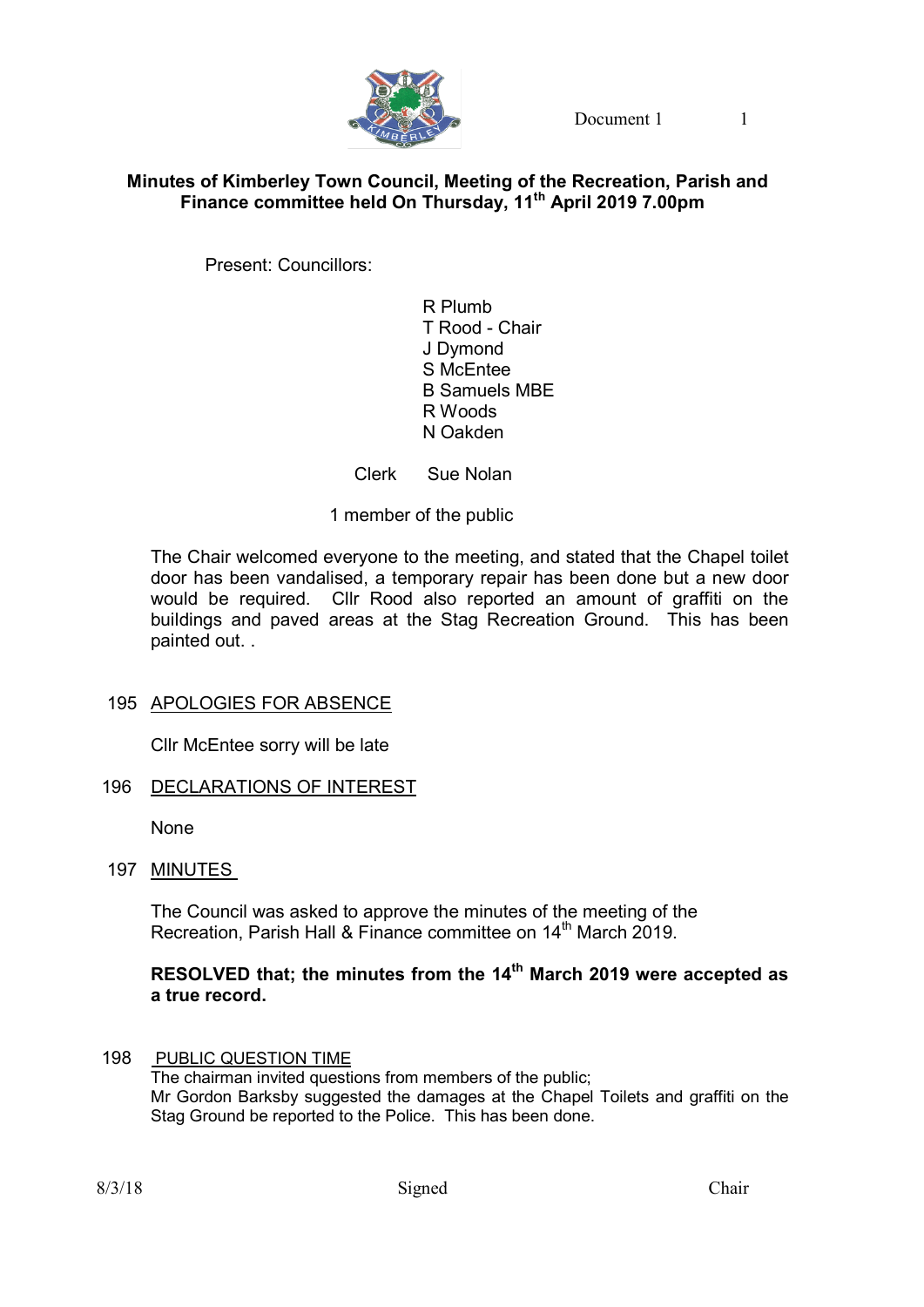

A suggestion regarding cameras took place quotes to be obtained.

Mr Barksby stated he is concerned about the state of the Sainsbury forecourt. The Clerk to write to the manager. Mr Barksby provided a list of his comments.

## 199 PLANNING APPLICATIONS

No comments were made

#### 200 EVENTS STAG – MAYPOLE DANCING

May Day  $6^{th}$  May 12 – 4pm.

Picnic in the park 2<sup>nd</sup> June 12 - 4 Cllr Rood & Cllr McEntee gave an update on the progress of the events planning. It was noted that the Town Cryer would be present.

Volunteers will be needed on both days

#### 201 STAG GROUND RENTAL CHARGES

 Cllr Dymond presented his report on suggested charges noting that the ground would be available for hire on a casual basis at £70 per session. This figure was thought to be fair and a recommendation will be proposed at the next full council meeting.

#### 202 CLERKS REPORT

 Allotments – the clerk reported that all allotments are let for the coming year. After speaking to various plot holders the idea of an allotment society was received well. Further information is being sort to find out how this could be organized.

Lamp Post poppies – the Clerk is to obtain a sample

 The bottom flat in the School House is now available. Cllr Rood to ring Nottingham Evening Post & Eastwood Advertiser to let them know we are now looking for a tenant.

#### 203 FINANCE

 An income and Expenditure account has been circulated. The clerk stated that year end work on the accounts is in hand. The  $2<sup>nd</sup>$  part of the internal audit will take place shortly.